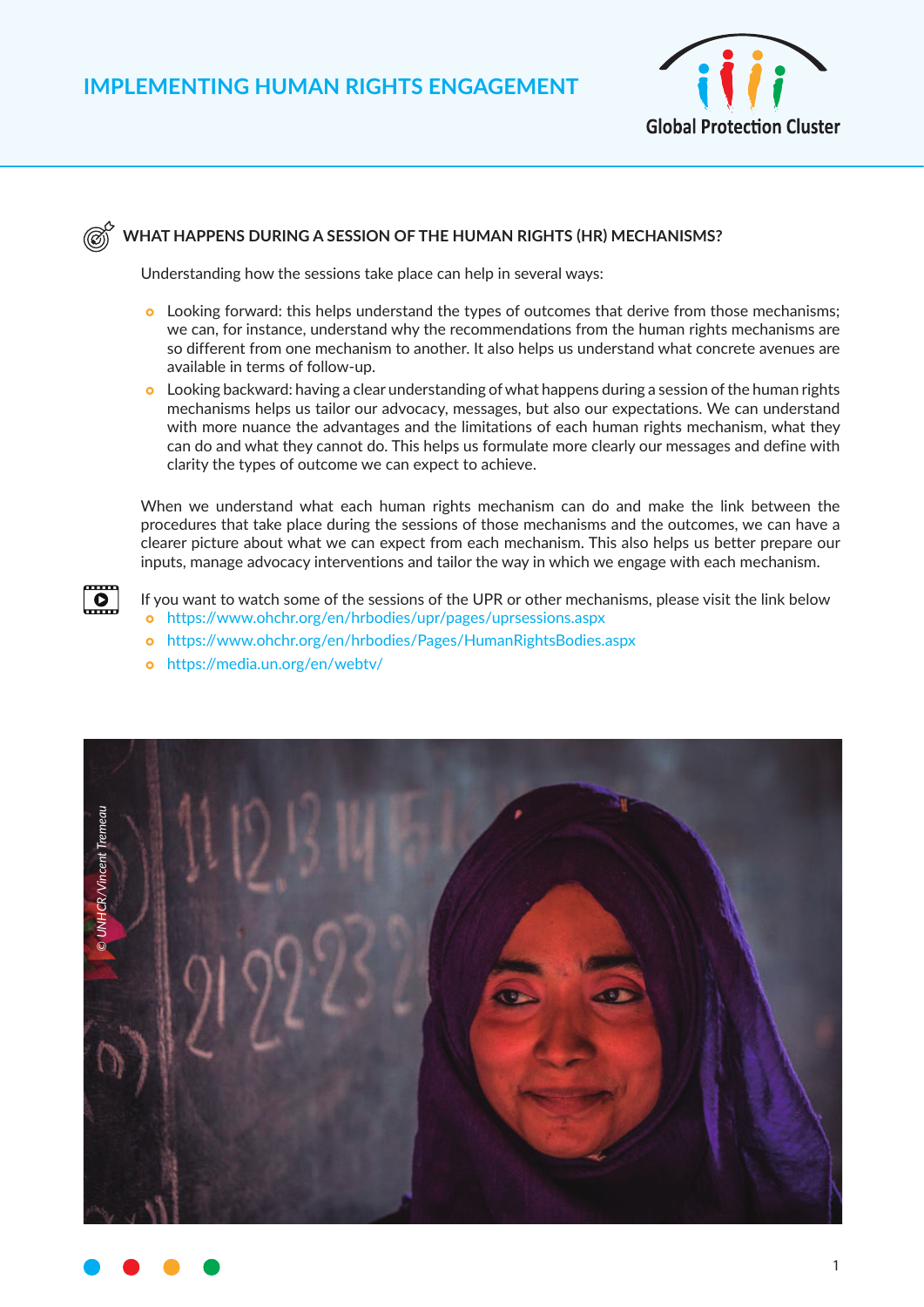

## **WHAT HAPPENS AFTER THE SESSION?**

The process of follow-up to human rights recommendation is not a singular process. All the stakeholders involved in the review procedure with a human rights mechanism undertake some form of follow-up.

- **o** The Government will follow-up and analyse ways to implement the recommendations it received.
- **•** The human rights mechanisms themselves may have sometimes follow-up procedures.
- **o** Some treaty bodies established their own follow-up procedures whereby the States are required to submit a country report on specific recommendations at half-way before their next review.
- o The Universal Periodic Review also has a procedure whereby States have the option to submit a midterm report indicating the progress they made in implementing the recommendations received at the previous review. This procedure is not mandatory; but more States have started to submit mid-term reports in relation to the Universal Periodic Review.

Then, each stakeholder that has followed or submitted information to the human rights mechanisms will undertake a follow-up. **The Government alone carries the responsibility for implementing its human rights obligations and therefore to implement the recommendations from the human rights mechanisms.** The Government is the duty-bearer. Even though the recommendations from the human rights mechanisms are not binding, implementing them demonstrates the Government is taking steps to comply with its human rights obligations. The Government may adopt several approaches to monitor the recommendations it received, to assign responsibility for the implementation of those recommendations and to track progress. Some States adopt national action plans on human rights; others establish national mechanisms for implementation and follow-up; others create databases on human rights recommendations which track progress over time.

#### **WHAT ARE THE NATIONAL MECHANISMS AND HOW CAN THE CLUSTER SUPPORT THEM?**

The national human rights action plans perform the following functions:

- **•** Assess human rights needs in the country
- **o** Raise awareness of human rights among national authorities
- Adopt a comprehensive approach to human rights
- **•** Mobilize civil society organizations
- **•** Mobilize cooperation at national and international levels
- **•** Generate commitment to action
	- **•** Identifies the current human rights situation in the country
	- **o** Identifies problems that need to be overcome
	- **•** Specifies what actions need to be taken
	- **•** Specifies the actor who is responsible for taking the defined actions
	- **•** Establishes firm time frames for each action
	- **•** Provides effective monitoring and evaluation of the actions taken.
- **o** Propose goals with an accountability framework and indicators.
- National human rights action plans can guide the development of legal frameworks, ratification of international instruments, effective rule of law, frameworks for the protection of individuals, a culture of human rights and National institutions for the protection of human rights.